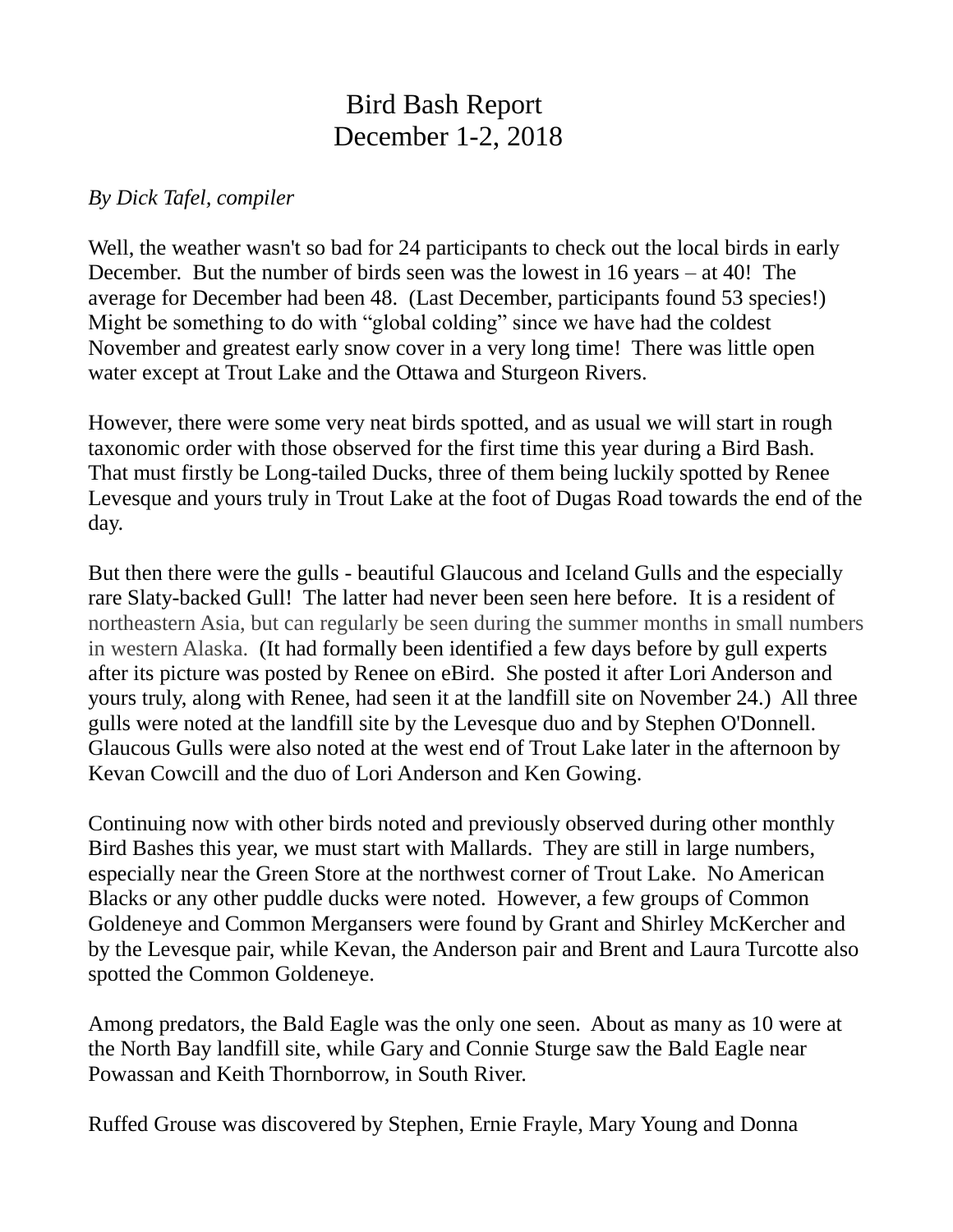Demarco, while Wild Turkeys were upon Keith's and the Sturges' lists.

Other gulls noted were, of course, lots of Herrings, very few Ring-bills and several Great Black-backs. These were either at the landfill site during the day or at the west end of Trout Lake later in the afternoon.

Rock Pigeons continue in large numbers, while Mourning Doves were seen by several including new participant Buddy Myles in the west end. No owls were discovered.

Downy and Hairy Woodpeckers seemed very plentiful, while Pileateds were seen by Kevan and just a few others.

Northern Shrikes were noticed by the Sturges and by Renee at her place.

Canada Jays (formerly called Gray Jays) were discovered by the Levesque duo, Ernie, and the Anderson pair. Of course, Blue Jays were well distributed. The American Crow and the Common Raven were noted by several.

Black-capped Chickadees were at every feeder, with Red-breasted and White-breasted Nuthatches almost as numerous. But no creepers nor kinglets.

European Starlings seemed to be down in numbers, but were noted by most observers.

Beautiful Bohemian Waxwings were observed only by Therez Violette in Sturgeon Falls.

Down to sparrows - only the American Tree Sparrow and the White-throated were discovered, the former by Steve, the Sturges and Ernie, and the latter by Elsa Tafel at the family feeder, by the Anderson pair and by the Turcottes. A few Dark-eyed Juncos were on Renee's home list, Steve Pitt's, Keith's, Therez's and the Sturges. Surprisingly, no Snow Buntings or Lapland Longspurs were discovered.

A Red-winged Blackbird was noted by Stephen and the Turcottes. A Common Grackle was at Mary Young's feeder.

Pine Grosbeaks were widely spread, noted by Kevan, Peter and Pam Handley, Ernie, Renee, the Anderson pair, Donna and the Sturges. The latter five groups also saw many surprisingly common Evening Grosbeaks, as did Mary Ann Kenrick, Mary Young and Therez.

Red Crossbills were discovered by the Turcottes near Highway 63.

Common Redpolls were noted by the Levesque duo, the Anderson pair, the Sturges and